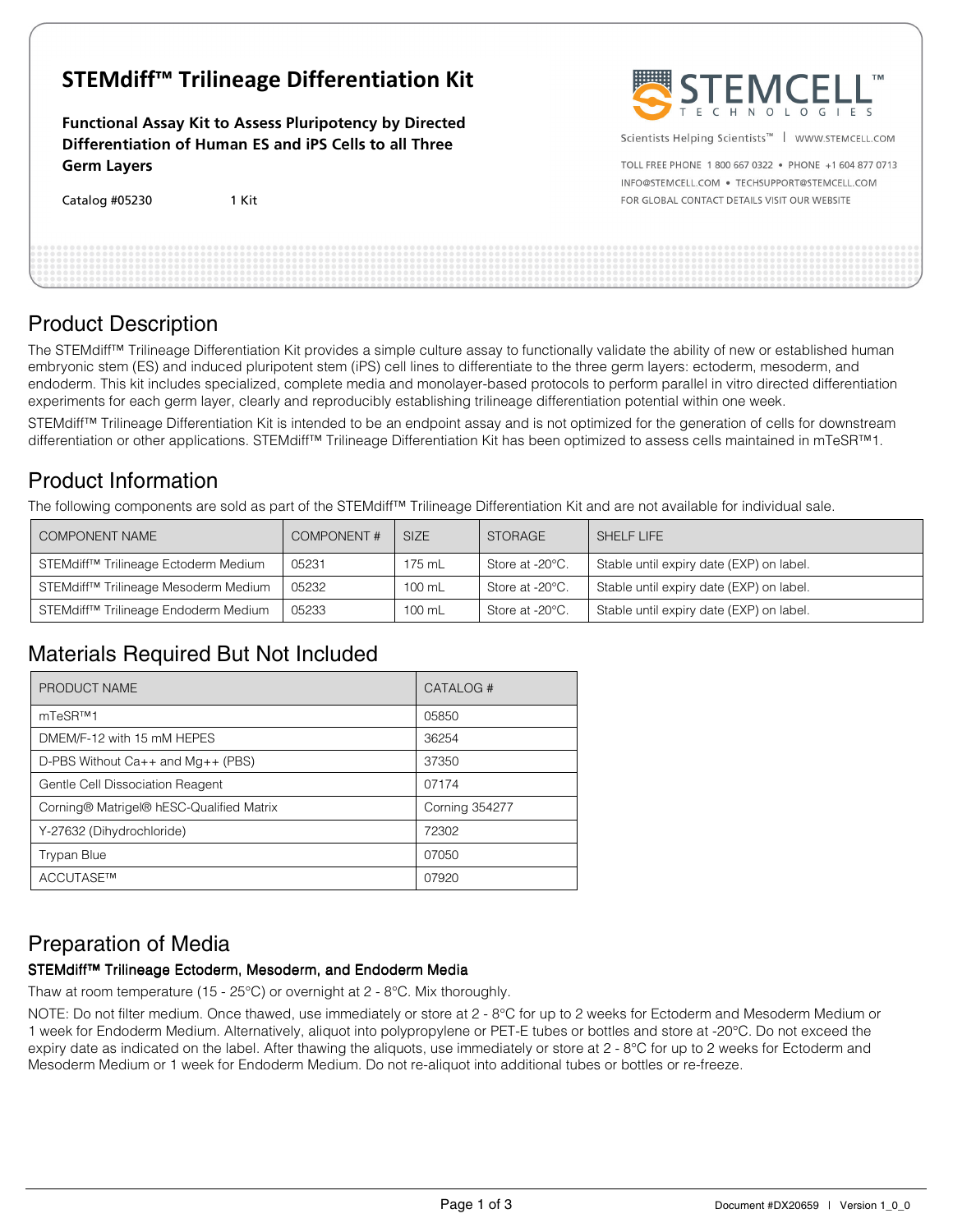

## Protocol Diagram



# Directions for Use

Please read the entire protocol before proceeding.

The following protocol is for generating cells of ectoderm, mesoderm, and endoderm lineages from human ES or iPS cells previously cultured in mTeSR™1. When ES/iPS cells are approximately 70% confluent, they are ready for passaging. The majority of colonies should be large, compact, and exhibit multi-layering at the center.

NOTE: For complete instructions on coating plates with Corning® Matrigel® and maintaining high-quality human ES and iPS cells for use in differentiation, refer to the Technical Manual: Maintenance of Human Pluripotent Stem Cells in mTeSR™1 (Document #29106) available on our website at www.stemcell.com or contact us to request a copy.

### A. PLATING HUMAN ES/iPS CELLS FOR TRILINEAGE DIFFERENTIATION

The following are instructions for passaging human ES/iPS cells from wells of a 6-well plate to set up the Trilineage Differentiation assay in 24-well plates. If using alternative cultureware, adjust volumes accordingly.

Coat cultureware with Corning® Matrigel® hESC-Qualified Matrix and bring to room temperature (15 - 25°C) for at least 30 minutes prior to use.

- 1. On day 0, warm (15 25°C) sufficient volumes of mTeSR™1, DMEM/F-12, STEMdiff™ Trilineage Ectoderm Medium, and Gentle Cell Dissociation Reagent for passaging.
- 2. Prepare Single-Cell Plating Media as follows:

Ectoderm Single-Cell Plating Medium: Add Y-27632 (Dihydrochloride) to STEMdiff™ Trilineage Ectoderm Medium to reach a final concentration of 10 µM.

Mesoderm/Endoderm Single-Cell Plating Medium: Add Y-27632 (Dihydrochloride) to mTeSR™1 to reach a final concentration of 10 µM.

- 3. Use a microscope to visually identify regions of differentiation in the wells to be passaged. Mark these using a felt tip or lens marker on the bottom of the plate. Remove regions of differentiation by scraping with a pipette tip or by aspiration.
- 4. Wash each well to be passaged with 1 mL of D-PBS Without Ca++ and Mg++ (PBS).
- 5. Aspirate the wash medium and add 1 mL/well of Gentle Cell Dissociation Reagent.
- 6. Incubate at 37°C for 8 10 minutes.
- 7. In each well, dislodge cells by pipetting up and down 1 3 times using a pipette with a 1000 µL pipette tip. Ensure all remaining cell aggregates are broken up into single cells.
- 8. Immediately transfer cells to a tube containing 1 mL of DMEM/F-12 per well harvested. Wash each well once with 1 mL of DMEM/F-12 to collect any remaining cells and transfer to the tube. Centrifuge the tube at 300  $\times$  g for 5 minutes.